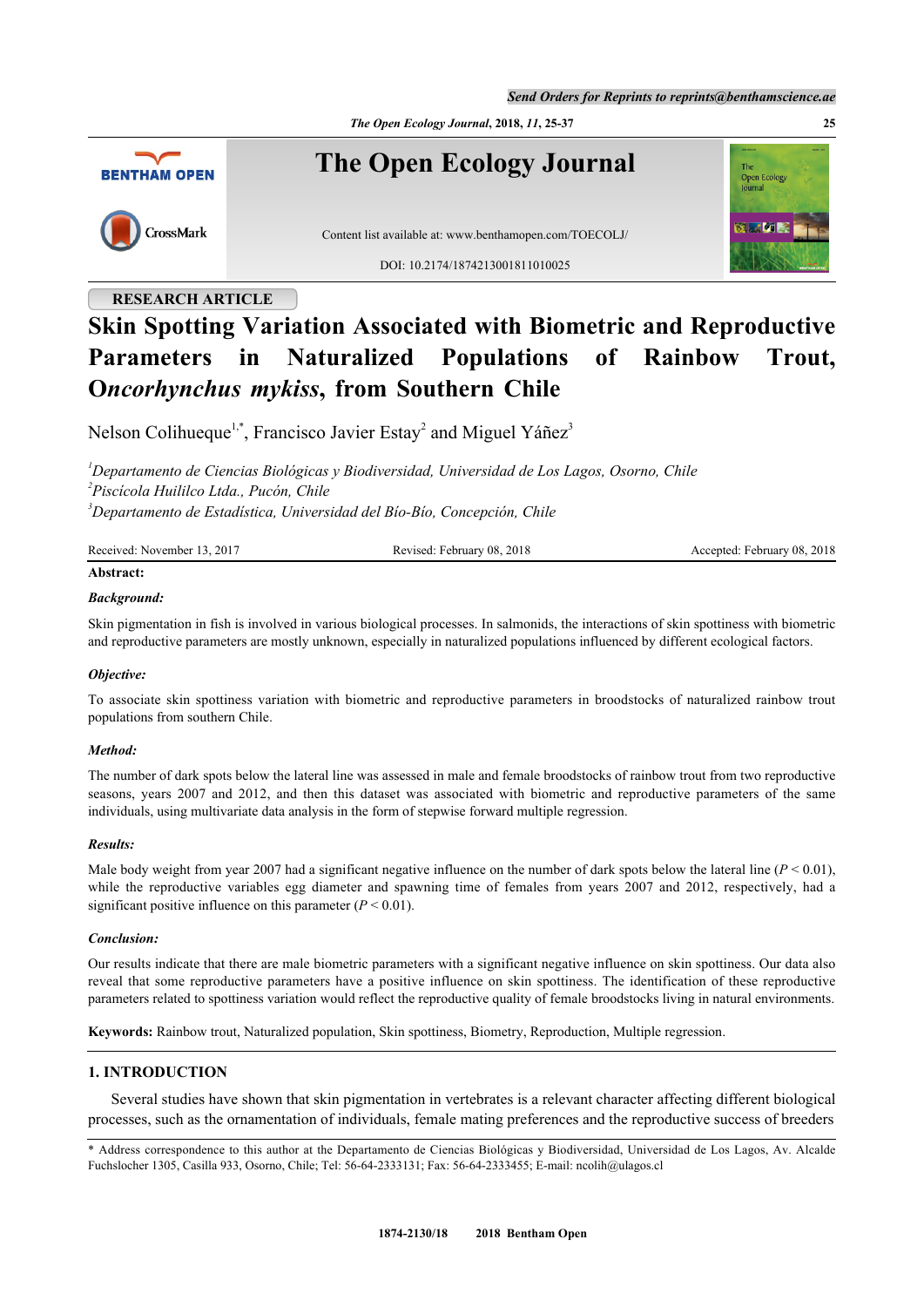in terms of offspring quality ([Nordeide](#page-11-0) *[et al.](#page-11-0)* [2013](#page-11-0)). In fishes, for example, its significance has been well documented in relation to the issue of sexual selection, as occurs in wild–type guppy males. In these fish, the male color pattern can determine the female mating preferences, since this character enhances the attractiveness of males during courtship [\(Kodric-Brown 1985,](#page-11-1) [Houde and Endler 1990](#page-10-0), [Evans](#page-10-1) *[et al.](#page-10-1)* [2004](#page-10-1), Sathyan *et al.* 2013). In salmonids, a group that presents a characteristic species–specific pigmentation pattern ([Colihueque 2010\)](#page-10-2), studies have established that this character has a close relationship with developmental, reproductive and physiological processes. For example, some studies found that skin color intensity (*i.e.*, redness) and body color are associated with offspring quality (Janhunen *et al.* 2011, [Ramstad](#page-11-2) *[et al.](#page-11-2)* [2010](#page-11-2)), and that the silver skin color is related to the smoltification capacity of different strains [\(Nichols](#page-11-3) *[et al.](#page-11-3)* [2008\)](#page-11-3). In addition, it has been reported that, in some species of this group, other skin pigmentation components, particularly the spotting variation, could be related with fish size ([Aparicio](#page-9-0) *[et al.](#page-9-0)* [2005\)](#page-9-0) and with the different environmental features of the rivers inhabited by these populations. In the latter case, reflecting the role of skin pigmentation as a signal status that could determine the spatial arrangement of individuals along the river bed [\(Penteriani](#page-11-4) *[et al.](#page-11-4)* [2015](#page-11-4)). Further studies have indicated that spotting variation in salmonids can be involved in behaviorrelated roles, such as stress responsiveness, given that highly spotted individuals are generally more resistant to stress than less spotted fishes ([Kittilsen](#page-10-3) *[et al.](#page-10-3)* [2009](#page-10-3)). Taken together, these data provide strong evidence that skin pigmentation in salmonids plays an important role in different biological processes and may provide clues to facilitate the analysis of these events.

The spottiness is a characteristic attribute of the skin pigmentation of rainbow trout, *Oncorhynchus mykiss* (Walbaum, 1792). In adult individuals of this species, this character is made up of conspicuous small dark spots, mainly distributed on the flank (above and below the lateral line), on the back, including the operculum and the dorsal and caudal fins ([Ade 1989](#page-9-1)). The available evidence indicates that the spottiness is not a constant character in rainbow trout, given that it may vary within and between populations, *e.g.*, in number both below the lateral line [\(Islam](#page-10-4) *[et al.](#page-10-4)* [1973](#page-10-4), [Tack 1973\)](#page-11-5) and on the back [\(Colihueque](#page-10-5) *[et al.](#page-10-5)* [2011](#page-10-5), 2014), or in size on the flanks ([Kause](#page-10-6) *[et al.](#page-10-6)* [2003](#page-10-6)). Thus, it is possible to find trouts within the same stock with a wide variation in the number of dark spots. For example, on the back, which may result in individuals with scarce or no spotting  $(< 0.5$  spots/cm<sup>2</sup>), in contrast to others that can present a highly spotted skin ( $> 5.5$  spots/cm<sup>2</sup>) ([Colihueque](#page-10-5) *[et al.](#page-10-5)* [2011](#page-10-5)). To date, the origin of this variation in the rainbow trout is unclear, however, it has been reported that the number of dark spots may vary in function of fish size and spawning time for the spottiness below the lateral line ([Islam](#page-10-4) *[et al.](#page-10-4)* [1973](#page-10-4)), and with age for the spottiness on back [\(Colihueque](#page-10-5) *[et](#page-10-5) [al.](#page-10-5)* [2011\)](#page-10-5). In this species additional evidences also support the possible effects of genetic factors on the variation of the number of dark spots, either below the lateral line ([Islam](#page-10-4) *[et al.](#page-10-4)* [1973](#page-10-4), [Tack 1973\)](#page-11-5) or on the back ([Díaz](#page-10-7) *[et al.](#page-10-7)* [2011\)](#page-10-7). Most studies known to date on the analysis of the variation of the number of dark spots in rainbow trout have been carried out in cultured populations ([Islam](#page-10-4) *[et al.](#page-10-4)* [1973](#page-10-4), [Tack 1973,](#page-11-5) [Colihueque](#page-10-5) *[et al.](#page-10-5)* [2011,](#page-10-5) 2014), being their occurrence in natural or naturalized population of this species largely unknown. In natural populations of salmonid fishes, the evidence indicates a variation of this character is associated with biometric and environmental factors. For example, in brown trout the number of dark spots distributed below the lateral line is positively associated with fish size [\(Aparicio](#page-9-0) *[et al.](#page-9-0)* [2005\)](#page-9-0) and in graylings, the spotting level on flank presents a clear interaction with different environmental features of the river that they inhabit ([Penteriani](#page-11-4) *[et al.](#page-11-4)* [2015](#page-11-4)).

The rainbow trout was introduced to our country in 1905 ([Golusda 1927\)](#page-10-8). Currently, several naturalized populations of this species are found from northern to southern Chile inhabiting different river and lakes. In this body of waters, the rainbow trout has importance for recreational fishing purposes. The naturalized populations of rainbow trout inhabiting lakes from southern Chile, called Araucanian lakes, are adapted to particular limnic conditions given that these body waters present special environmental characteristics, such as a) glacial origin with volcanic influence in the soils, b) high deepness, c) thermal stratification, d) high in water transparency, and e) oligotrophic with very low salt/nutrient concentrations ([Campos 1984,](#page-10-9) [Arismendi](#page-9-2) *[et al.](#page-9-2)* [2011\)](#page-9-2). In addition, within these lakes, the naturalized populations of rainbow trout coexist with several native fishes and other introduced salmonids, most of them occupying the same habitat ([Soto](#page-11-6) *[et al.](#page-11-6)* [2006](#page-11-6)). Although some studies on the biology of naturalized populations of Araucanian lakes have been reported, such as those referring to the characterization of reproductive parameters and reproductive cycle [\(Wetzlar 1979,](#page-12-0) Soto *et al.* 2002), there have been no previous studies on their skin pigmentation. These populations provide an ideal opportunity to examine the relationship, for example, between the spottiness and reproductive parameters in nature to identify the factors that may contribute to spotting deviation. The spotting variation could be due to several factors, some of them being the heterozygosis of genes that control the trait, the interaction of individuals with different environmental features, the existence of different ecological pressures, sexual selection, and their correlation with behavioural and physiological traits, or a combination of the above. To assess whether the spotting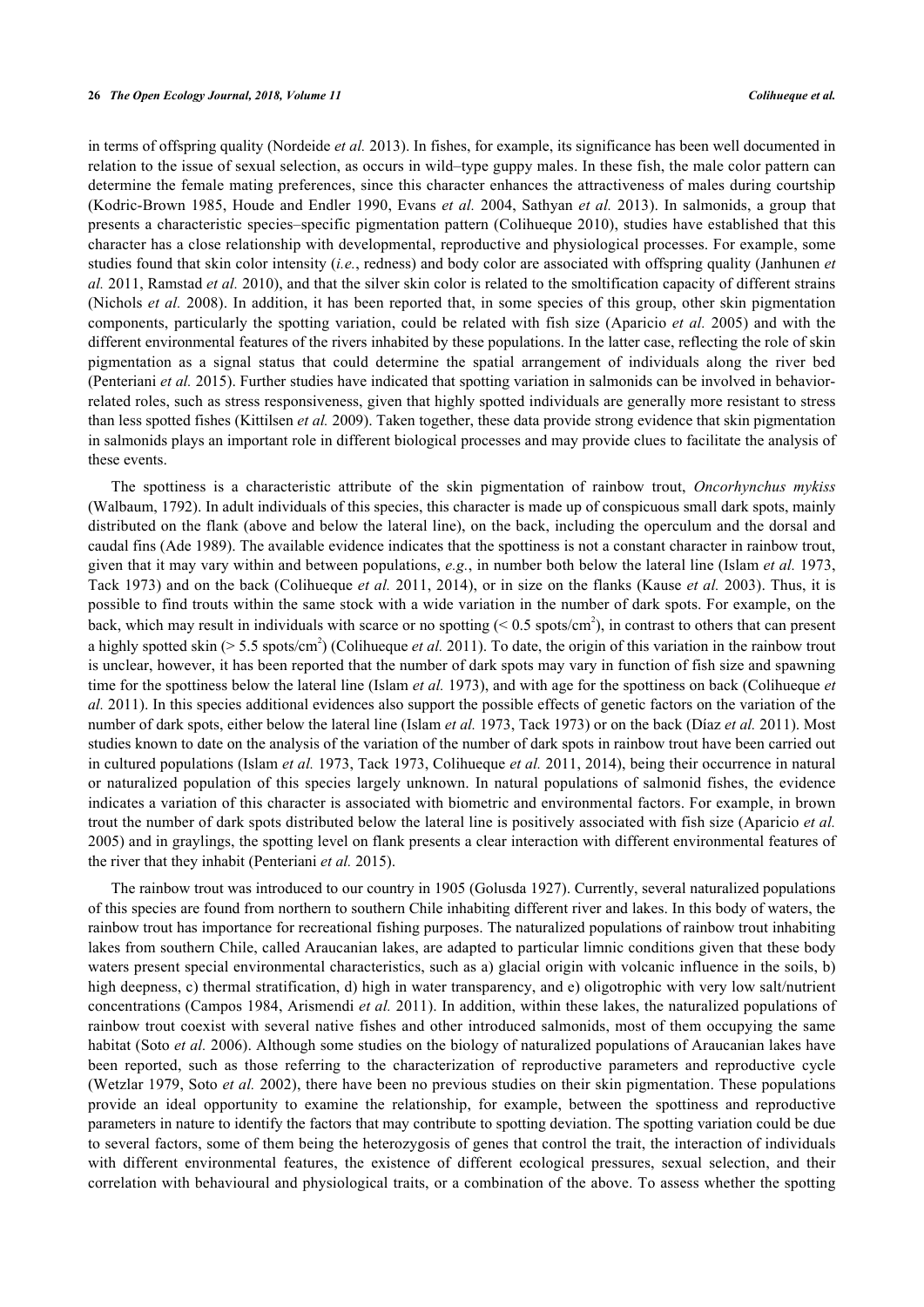level on the skin is associated with biometric and reproductive parameters of rainbow trout populations in nature, we investigated the relationship between the number of dark spots below the lateral line with different biometric and reproductive parameters in breeders of this species collected from a naturalized population.

This paper presents the result of the relationship assessed by stepwise multiple regression analyses between the number of dark spots below the lateral line with biometric and reproductive parameters by analysing male and female breeders from a naturalized population of rainbow trout that inhabit a lake from southern Chile. We analyzed breeders from two reproductive seasons to obtain a more complete view of the possible trends that could emerge among these parameters in nature.

## **2. MATERIALS AND METHODS**

#### **2.1. Fish Collection and Spawning**

Sexually mature specimens were collected from different inlet streams of Calafquén Lake (39°31'S; 72°10'W, Villarrica district, La Araucanía Region, Chile), when the trouts carried out their reproductive run occurred from October to November, during the spawning season of the years 2007 and 2012. Next, they were reared at Chiguaico fish hatchery (Lican Ray City, Villarrica district) at a temperature that ranged from 7 to 8 °C with a constant flow of water at 10 L/s and a culture density of 15 kg/m<sup>3</sup> in a raceway–type pond. The collected female and male specimens were measured for body weight (BW) and total length (TL) to the nearest 5 g and 0.1 cm, respectively. The condition factor (CF) according to the following formula was also calculated:

# $CF = (BW/TL^{3}) \cdot 100$

Means and ranges of biometric parameters BW, TL and CF of collected specimens are presented in Table **[1](#page-2-0)**. Ripe females were spawned individually and before handling they were anesthetized with a solution of benzocaine at 100 mg/L. Next, eggs were fertilized by a pool of diluted milt in Billard's activator ([Billard 1992](#page-9-3)) from four to six males. Fertilized eggs from individual females were incubated separately in plastic baskets within a shallow-trough incubator. Data was recorded for the following parameters: 1) Fertilization rate (FR) (%), 2) egg diameter (ED) (mm), 3) total fecundity (TF) (eggs/female), 4) relative fecundity (RF) (eggs/kg female), 5) eyed egg survival (ES) (%), and 6) spawning time (SPT) (number of days elapsed from the first day of the year until the spawning date of female). Means and ranges of the reproductive parameters FR, ED, TF, RF, ES and SPT of collecting females are shown in Table **[2](#page-3-0)**. Females and males were also photographed with a digital camera to register the number of dark spots on the skin. Once breeders were used in the reproductive process, all were returned live to the Calafquén Lake. Percentage data of FR and ES variables were arcsine-transformed prior to the analysis to better conform the assumption of normality. Rainbow trout specimens analysed in this study were captured during a restocking program of Calafquén Lake carried out from 2006 to 2012, since this lake had suffered a major decline in its population of rainbow trout, due to overfishing and poaching. To comply with the regulations of the Chilean fishing law, repopulation is performed from fingerlings produced by the breeding stock of the same basin. These broodstocks are captured during their spawning migration between the lake and the tributary streams. Calafquén Lake is representative of the rainbow trout population of the Araucanian lakes, since the introduction of rainbow trout was carried out in all of them from the same state hatcheries in the past.

| Parameter              |                              | <b>Year 2007</b>           | <b>Year 2012</b>             |                            |  |
|------------------------|------------------------------|----------------------------|------------------------------|----------------------------|--|
|                        | <b>Females</b><br>$(N = 34)$ | <b>Males</b><br>$(N = 17)$ | <b>Females</b><br>$(N = 41)$ | <b>Males</b><br>$(N = 24)$ |  |
| <b>Body weight (g)</b> | $1794.7 \pm 608.7$           | $1074.1 \pm 537.4$         | $2076.7 \pm 604.5$           | $1532.6 \pm 871.0$         |  |
|                        | $(845 - 3150)$               | $(495 - 2370)$             | $(658 - 3644)$               | $(424 - 4088)$             |  |
| Total length (cm)      | $51.5 \pm 5.9$               | $45.0 \pm 7.6$             | $54.5 \pm 5.8$               | $49.4 \pm 8.4$             |  |
|                        | $(40.5 - 63.1)$              | $(36.9 - 64.5)$            | $(37-65.5)$                  | $(33.5 - 67.0)$            |  |
| Condition factor (CF)  | $1.3 \pm 0.2$                | $1.1 \pm 0.1$              | $1.3 \pm 0.1$                | $1.2 \pm 0.1$              |  |
|                        | $(1-2.1)$                    | $(0.9-1.3)$                | $(0.7-1.5)$                  | $(1.0-1.5)$                |  |

<span id="page-2-0"></span>**Table 1. Mean (± 1 SD), sample size (N) and range (in parenthesis) of biometric parameters registered for male and female breeders of naturalized rainbow trout population from southern Chile.**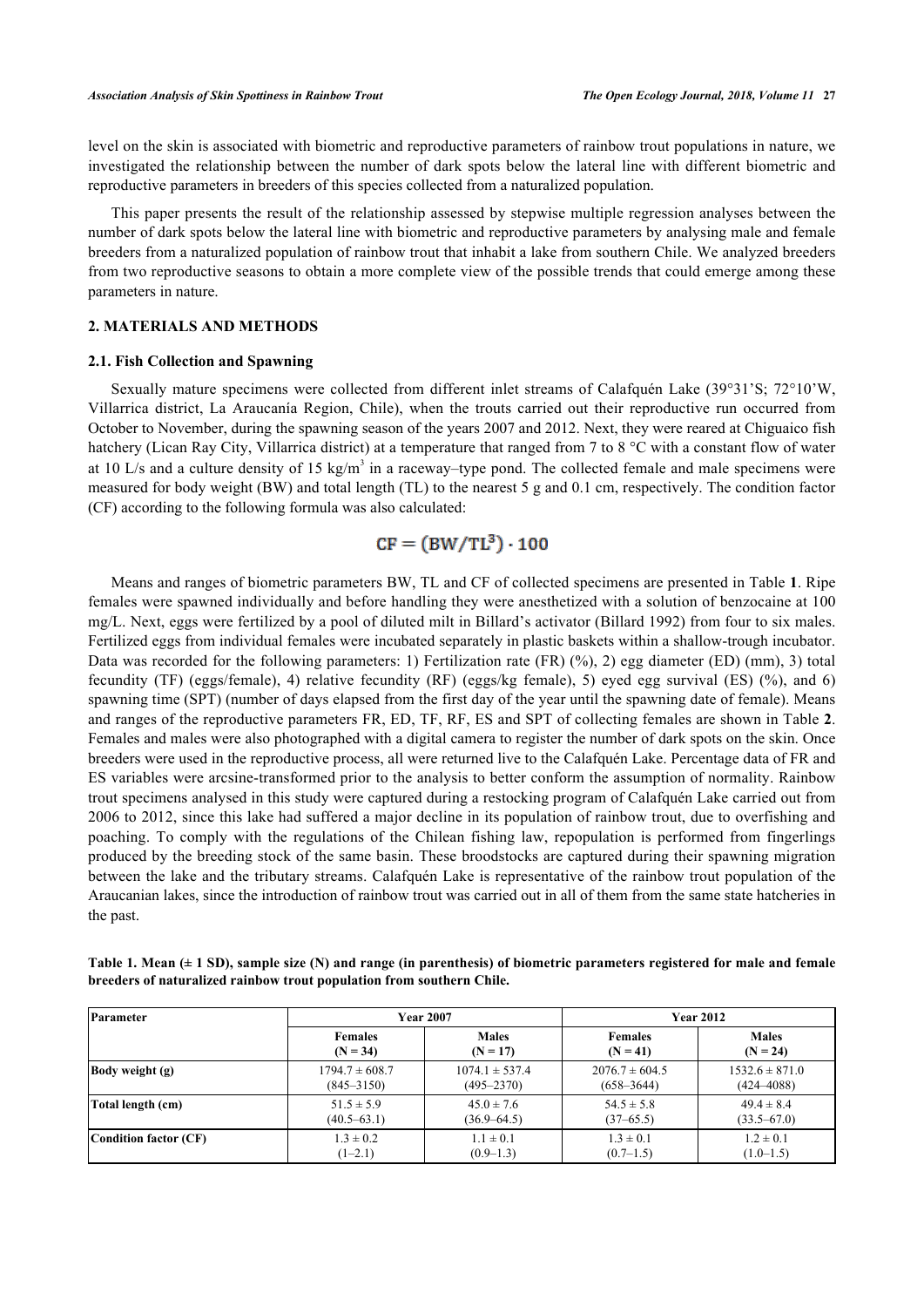| Parameter                           | <b>Year 2007</b><br>$(N = 34)$           | <b>Year 2012</b><br>$(N = 41)$          |  |
|-------------------------------------|------------------------------------------|-----------------------------------------|--|
| <b>Fertilization rate (%)</b>       | $93.3 \pm 11.2$<br>$(50-100)$            | $89.5 \pm 9.2$<br>$(70-100)$            |  |
| Egg diameter (mm)                   | $5.4 \pm 0.3$<br>$(4.7 - 6.1)$           | $5.3 \pm 0.3$<br>$(4.5-6.1)$            |  |
| Total fecundity (eggs/female)       | $2934 \pm 889.9$<br>$(1102 - 4930)$      | $3456 \pm 1298.1$<br>$(1332 - 7096)$    |  |
| Relative fecundity (eggs/kg female) | $1735.6 \pm 539.4$<br>$(918.7 - 2930.9)$ | $1726.0 \pm 568.9$<br>$(568.9 - 638.0)$ |  |
| Eyed egg survival $(\% )$           | $84.3 \pm 16.3$<br>$(36.8 - 97.8)$       | $87.6 \pm 10.9$<br>$(60.5 - 99.4)$      |  |
| Spawning time (days)                | $300.2 \pm 14.5$<br>$(278 - 330)$        | $286.5 \pm 7.6$<br>$(274 - 302)$        |  |

<span id="page-3-0"></span>**Table 2. Mean (± 1 SD), sample size (N) and range (in parenthesis) of reproductive parameters registered for female breeders of naturalized rainbow trout population from southern Chile.**

#### **2.2. Spotting Analysis**

To perform the analysis of spottiness, the number of dark spots below the lateral line (NS-BLL) were counted in the area B of the body according to Qadri *et al.* (1959). This area corresponds to a rectangular zone of the skin located below the lateral line, in the posterior tip of the operculum and in the front base of the pelvic fin (Fig. **[1](#page-3-1)**). We selected this area given that it exhibits a high variation in number of dark spots on the skin in rainbow trout compared with others anteroposterior zones of this species according to previous studies ([Islam](#page-10-4) *[et al.](#page-10-4)* [1973](#page-10-4)). The NS-BLL were counted from digital photographs from the right side of the specimen. Only dark spots visible at naked eye were counted. Size and shape of the spots were not considered and fused spots were counted as one. The NS-BLL was log-transformed to achieve normality.

<span id="page-3-1"></span>

**Fig. (1).** The body area below the lateral line (highlighted in gray) selected for the analysis of the number of dark spots in rainbow trout.

#### **2.3. Statistical Analysis**

The normality of variables was determined by the Kolmogorov-Smirnov (K-S) test. Differences between mean of numbers of dark spots were calculated with a two-way analysis of variance (2–way ANOVA) followed by Tukey's multiple comparison tests to carry out post hoc pairwise comparisons of means ([Sokal and Rohlf 1995](#page-11-7)). Forward selection stepwise multiple regression analyses were performed on NS-BLL with biometric (BW, TL and CF) and reproductive (FR, ED, TF, RF, ES and SPT) variables, as potential predictors to identify which variable, or combinations of variables, was most highly correlated with, and therefore possibly causally linked to, NS-BLL. Stepwise multiple regression is a useful tool for identifying combinations of independent variables that explain the most variation in another dependent variable [\(Sokal and Rohlf 1995](#page-11-7)). The criteria used for variable selection during forward stepwise regression were an *F*-statistic above 3.84 as entrance condition and an *F*-value of 2.71 as an exit criterion. The residuals of the final models were explored to verify the assumptions of normality, homogeneity and linearity. The absence of multicollinearity between independent variables was also verified through the variation inflation factor (VIF), based on the tolerance value of each variable, according to the formula VIF = 1/tolerance. When the value of the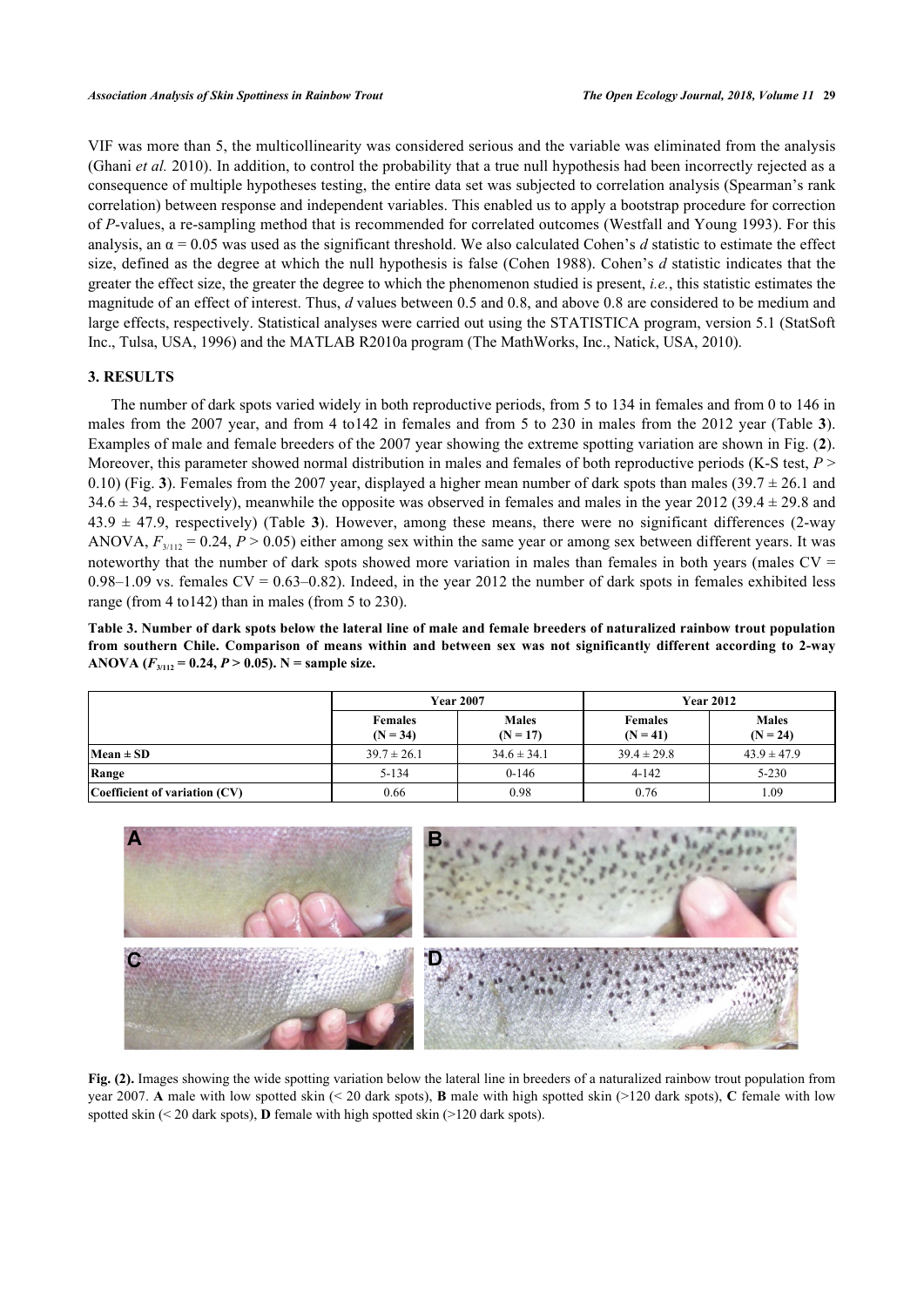

**Fig. (3).** Distribution of the number of dark spots below the lateral line in breeders of a naturalized rainbow trout population from southern Chile. **(A)** Males and females breeders of the spawning season from year the 2007, **(B)** males and females breeders of the spawning season from the year 2012.

Stepwise multiple regression for biometric parameters revealed a significant relationship, ranging from medium to large effects, in broodstocks during year 2007. Thus, results indicated a statistically significant relationship, and medium to large effects, between NS-BLL and BW for males ( $P < 0.01$ ,  $d = 1.71$ ) and NS-BLL and TL for females ( $P <$ 0.05, *d* = 0.73) (Table **[4](#page-6-0)**). BW in males presented a medium negative correlation with NS-BLL (β = -0.6496), while TL in females showed a weak positive association with NS-BLL ( $\beta$  = 0.3434). *R*<sup>2</sup> indicated that the model explained 42.1% and 11.7% of the variability in the NS-BLL of males and females, respectively (Table **[5](#page-6-1)**). Bootstrap correction of *P*values of Spearman correlation showed that only the relationship between NS-BLL and BW for males ( $r_s$  = -0.5166,  $P$  = 0.0337,  $P_{\text{BOOTS}} = 0.0371$ ) was significant at  $P < 0.05$ . Thus, BW in males had the greatest influence on the response variable NS-BLL. For males 2012 no significant correlations were registered between NS-BLL and any biometric parameters ( $P > 0.05$ ). In the case of BW a negative correlation was found ( $\beta = -0.2794$ ), but without significance (exact *P*-value = 0.1860). Stepwise multiple regression for reproductive parameters revealed a significant relationship for females during the years 2007 and 2012 (Table**4**). This analysis indicated the selection of only one of the six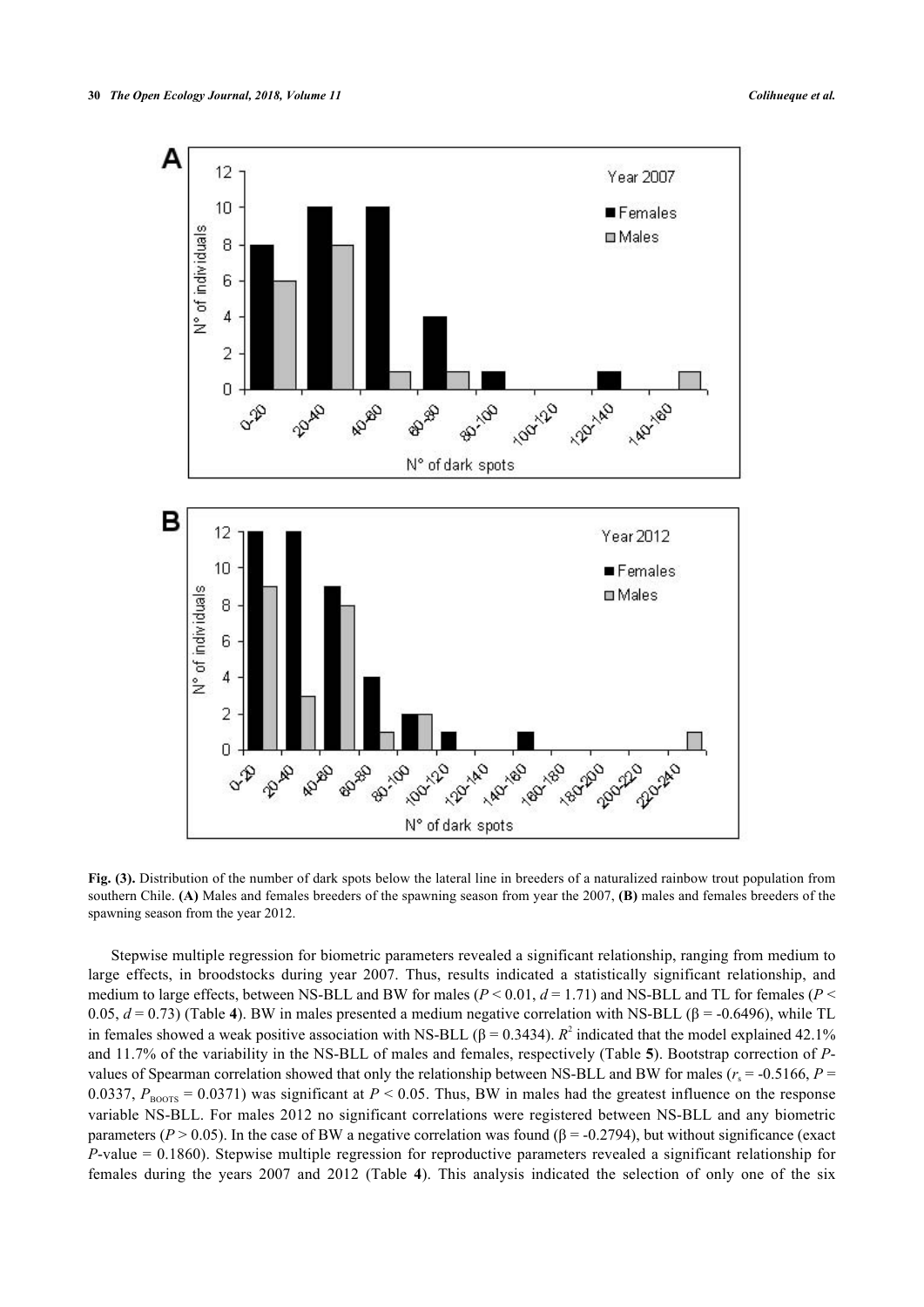independent variables tested in the model, which had a significant association, and large effects, with NS-BLL that corresponded to ED for females in year 2007 ( $P < 0.01$ ,  $d = 1.0$ ) and SPT for females in year 2012 ( $P < 0.01$ ,  $d = 0.96$ ). In both cases, the correlations were positives and medium between the response variable and the independent variable  $(\beta = 0.4487 \text{ and } \beta = 0.4309,$  respectively).  $R^2$  indicated that 20.1% and 18.5% of variations in the response variable NS-BLL occurred because of changes in the independent variables ED and SPT, respectively (Table**5**). Bootstrap correction of *P*-values of Spearman correlation showed that the relationships between NS-BLL and ED for females year  $2007$  ( $r_s = 0.5328$ ,  $P = 0.0011$ ,  $P_{\text{BoOTS}} = 0.0021$ ), and NS-BLL and SPT for females year 2012 ( $r_s = 0.4166$ ,  $P = 0.0067$ ,  $P_{\text{BOSTS}} = 0.0113$ ) were significants at  $P \le 0.05$ . This result indicates that ED and SPT are important factors in the response variable NS-BLL . The equations of the fitted models were

Females year 2007:  $NS-BLL = -0.9010 + 0.4461$  x ED Females year 2012: NS-BLL = -3.8494 + 0.0186 x SPT

<span id="page-6-0"></span>**Table 4. Final stepwise multiple regression models. Models show the effect of the biometric and reproductive variables on the number of dark spots below the lateral line in male and female broodstocks of a naturalized population of rainbow trout from southern Chile. SE = standard error of the estimate, β = regression coefficient,** *P* **= p-value with exact p-value indicated in parenthesis.**

| Parameters/Groups              | Model         | <b>Coefficients</b> | SE     | ß         | t-value   | $\boldsymbol{P}$             |
|--------------------------------|---------------|---------------------|--------|-----------|-----------|------------------------------|
| <b>Biometric parameters</b>    |               |                     |        |           |           |                              |
| Males year 2007                | Constant      | 1.9875              | 0.2075 |           | 9.5779    | ${}_{0.001}$<br>(0.0000)     |
|                                | Body weight   | $-0.0006$           | 0.0002 | $-0.6496$ | $-3.3088$ | ${}_{0.01}$<br>(0.0048)      |
| <b>Females year 2007</b>       | Constant      | 0.6014              | 0.4458 |           | 1.3492    | > 0.05<br>(0.1868)           |
|                                | Total length  | 0.0178              | 0.0086 | 0.3434    | 2.0681    | ${}_{0.05}$<br>(0.0468)      |
| <b>Reproductive parameters</b> |               |                     |        |           |           |                              |
| <b>Females year 2007</b>       | Constant      | $-0.9010$           | 0.8529 |           | $-1.0564$ | > 0.05<br>(0.2987)           |
|                                | Egg diameter  | 0.4461              | 0.1571 | 0.4487    | 2.8400    | ${}_{0.01}$<br>(0.0078)      |
| <b>Females year 2012</b>       | Constant      | $-3.8494$           | 1.7923 |           | $-2.1478$ | ${}_{\leq 0.05}$<br>(0.0380) |
|                                | Spawning time | 0.0186              | 0.0063 | 0.4309    | 2.9821    | ${}_{0.01}$<br>(0.0049)      |

<span id="page-6-1"></span>

| Table 5. Model summary of the stepwise multiple regression. $R =$ coefficient of multiple correlation, $R^2 =$ coefficient of |  |
|-------------------------------------------------------------------------------------------------------------------------------|--|
| multiple determination, $SE$ = standard error of the estimate, $P$ = p-value with exact p-value indicated in parenthesis.     |  |

| Parameters/Groups           | R      | $R^2$  | Adjusted $R^2$ | SE     | F                   | P                       |
|-----------------------------|--------|--------|----------------|--------|---------------------|-------------------------|
| <b>Biometric parameters</b> |        |        |                |        |                     |                         |
| Males year 2007             | 0.6496 | 0.4219 | 0.3834         | 0.3736 | $F_{1/15}$ = 10.948 | ${}_{0.01}$<br>(0.0048) |
| <b>Females year 2007</b>    | 0.3434 | 0.1179 | 0.0903         | 0.2938 | $F_{1/32} = 4.2772$ | ${}_{0.05}$<br>(0.0468) |
| Reproductive parameters     |        |        |                |        |                     |                         |
| <b>Females year 2007</b>    | 0.4487 | 0.2013 | 0.1764         | 0.2796 | $F_{1/32}$ = 8.0656 | ${}_{0.01}$<br>(0.0078) |
| <b>Females year 2012</b>    | 0.4309 | 0.1857 | 0.1648         | 0.3005 | $F_{1/39}$ = 8.8930 | ${}_{0.01}$<br>(0.0049) |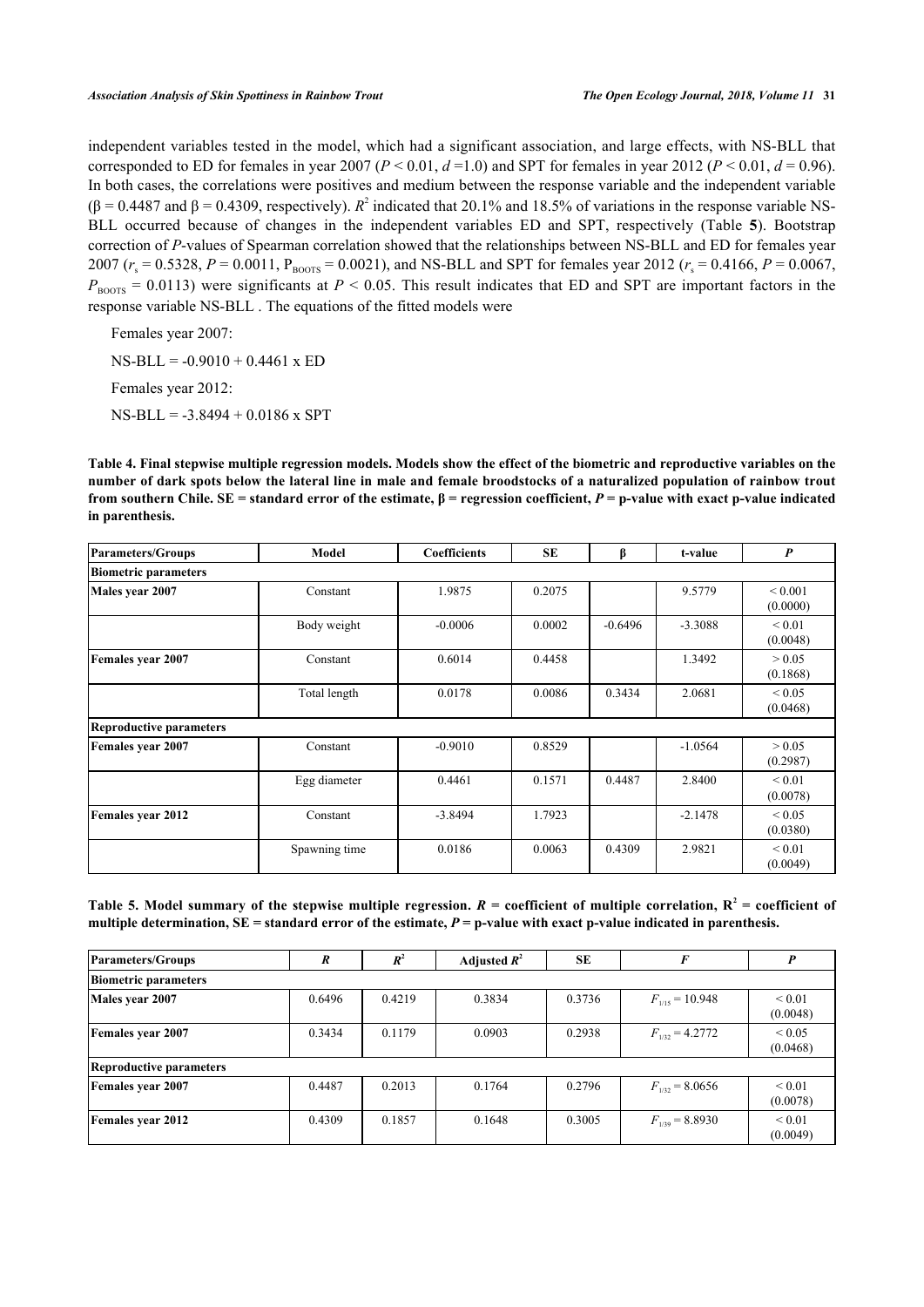### **4. DISCUSSION**

Skin pigmentation in fishes has been related to biological and environmental parameters to try to understand if the variation of this character, either within or among populations, has a biological significance. To date these studies have been able to clarify the participation of this phenotype in several processes, for example, in predation avoidance ([Endler](#page-10-10) [1980](#page-10-10)), in female mating preferences [\(Kodric-Brown 1985,](#page-11-1) [Houde and Endler 1990,](#page-10-0) [Evans](#page-10-1) *[et al.](#page-10-1)* [2004\)](#page-10-1), in phenotypic plasticity that may facilitate invasions in nature [\(Westley](#page-12-1) *[et al.](#page-12-1)* [2013\)](#page-12-1), in cryptic camouflage [\(Donnelly and Dill 1984](#page-10-11), [Donnelly and Whoriskey 1993](#page-10-12)), in status signals related to the spatial arrangement of individuals along the river bed [\(Penteriani](#page-11-4) *[et al.](#page-11-4)* [2015](#page-11-4)), and, also, in stress response of individuals [\(Kittilsen](#page-10-3) *[et al.](#page-10-3)* [2009](#page-10-3)). In spite of this progress, few studies have been conducted on the role of skin pigmentation in relation to the reproductive success of broodstocks, although the scarce data available on this issue suggest its possible role in spawning displays and reproductive success [\(Wedekind](#page-11-8) *[et al.](#page-11-8)* [2008](#page-11-8), Janhunen *et al.* 2011). This study contributes to understanding the influence of skin pigmentation, particularly skin spottiness, on reproductive and biometric patterns observed in two naturalized populations of rainbow trout. Through this analysis, we provide new data on the possible trends that could emerge among these parameters in nature, in which particular intrapopulation interactions may have taken place in response to different ecological factors.

In this study, we support that below the lateral line (area B) the number of dark spots is also a variable character in naturalized populations of this species from southern Chile. Thus, for example in the 2007 stock, this parameter varied from 4 to 142 and from 5 to 230 dark spots in females and males, respectively. As far as we know, to date no data on naturalized population from Chile and other countries has been published on this character to compare our results. However, taken into account the data available for the cultured population of this species, our results have a good concordance. Indeed, [Islam](#page-10-4) *[et al.](#page-10-4)* [\(1973\)](#page-10-4) reported hatchery populations from Japan with a number of dark spots in the area B ranging either from 6 to 338, or from 12 to 316. In addition, our data also agree with reports from the other cultured population, as is the case of a German population where this character varied from 0 to 250 ([Tack 1973](#page-11-5)). In summary, our data along with previous studies indicate that the number of dark spots below the lateral line of the rainbow trout is mostly a polymorphic character, a phenomena that are displayed by cultured and naturalized populations of this species.

The variation in the number of dark spots in the naturalized population of rainbow trout studied here is an interesting result that will require more in depth investigation to clarify their origin. However, this variation appears to be not sex-linked given that males and females analyzed in this work from both reproductive periods did not present significant differences in this parameter. Other factors, mostly studied in cultured populations of this species, although not analyzed in this work, may involve the effect of genetic, environmental and even, behavioural factors. For instance, the strain-specific variation in the number of dark spots below the lateral line ([Islam](#page-10-4) *[et al.](#page-10-4)* [1973](#page-10-4)), and the transmission of this character to the offspring in experimental crosses of progenitors with contrasting number of dark spots [\(Tack](#page-11-5) [1973\)](#page-11-5), represent findings that support the effect of genetic factors in rainbow trout. In line with these evidences, more recent data obtained in this species also indicate the effect of a polygenetic determination for the dark spotting on the skin, whose heritability (h<sup>2</sup>) could reach a value ranging from  $h^2 = 0.16$  [\(Díaz](#page-10-7) *[et al.](#page-10-6)* [2011](#page-10-7)) to  $h^2 = 0.45$  ([Kause](#page-10-6) *et al.* [2003\)](#page-10-6). In addition, the action of environmental factors on the spotting level in rainbow trout would also occur based on the evidence documented in other salmonids. Particularly, in the brown trout, where it has been demonstrated that the variance of the number of dark spots below the lateral line could be subjected to a significant environmental effect [\(Blanc](#page-10-13) *[et al.](#page-10-13)* [1982](#page-10-13)), and in graylings, whose spotting level in the flank is positively associated with particular environmental features of the river, such as water velocity, water depth and water transparency [\(Penteriani](#page-11-4) *[et al.](#page-11-4)* [2015\)](#page-11-4). Other studies even support the effect of behavioural factors, given that in rainbow trout and Atlantic salmon the variation in spots number is related to the stress response of individuals ([Kittilsen](#page-10-3) *[et al.](#page-10-3)* [2009](#page-10-3)), being this capacity, higher in spotted fish than in non-spotted fish.

In females of the year 2007, we found a weak positive association between the number of dark spots below the lateral line and total length. This pattern is discordant with previous studies since, in rainbow trout, a clear relationship among these variables has been described for specimens above a certain size (> 30 cm) ([Islam](#page-10-4) *[et al.](#page-10-4)* [1973\)](#page-10-4). Our finding also disagrees with reports from other salmonid fishes, such as the brown trout, since total length in this species is significantly associated with the number of dark spots located below the lateral line [\(Aparicio](#page-9-0) *[et al.](#page-9-0)* [2005\)](#page-9-0), with those distributed in the ventral zone ([Blanc](#page-10-13) *[et al.](#page-10-13)* [1982\)](#page-10-13), and with the total number of red spots on the body ([Kocabas](#page-11-9) *[et al.](#page-11-9)* [2011](#page-11-9)). In contrast, the males analyzed in this study, especially those of the year 2007, exhibited a strong inverse relationship between both parameters, *i.e.*, larger specimens tend to have a lower number of dark spots below the lateral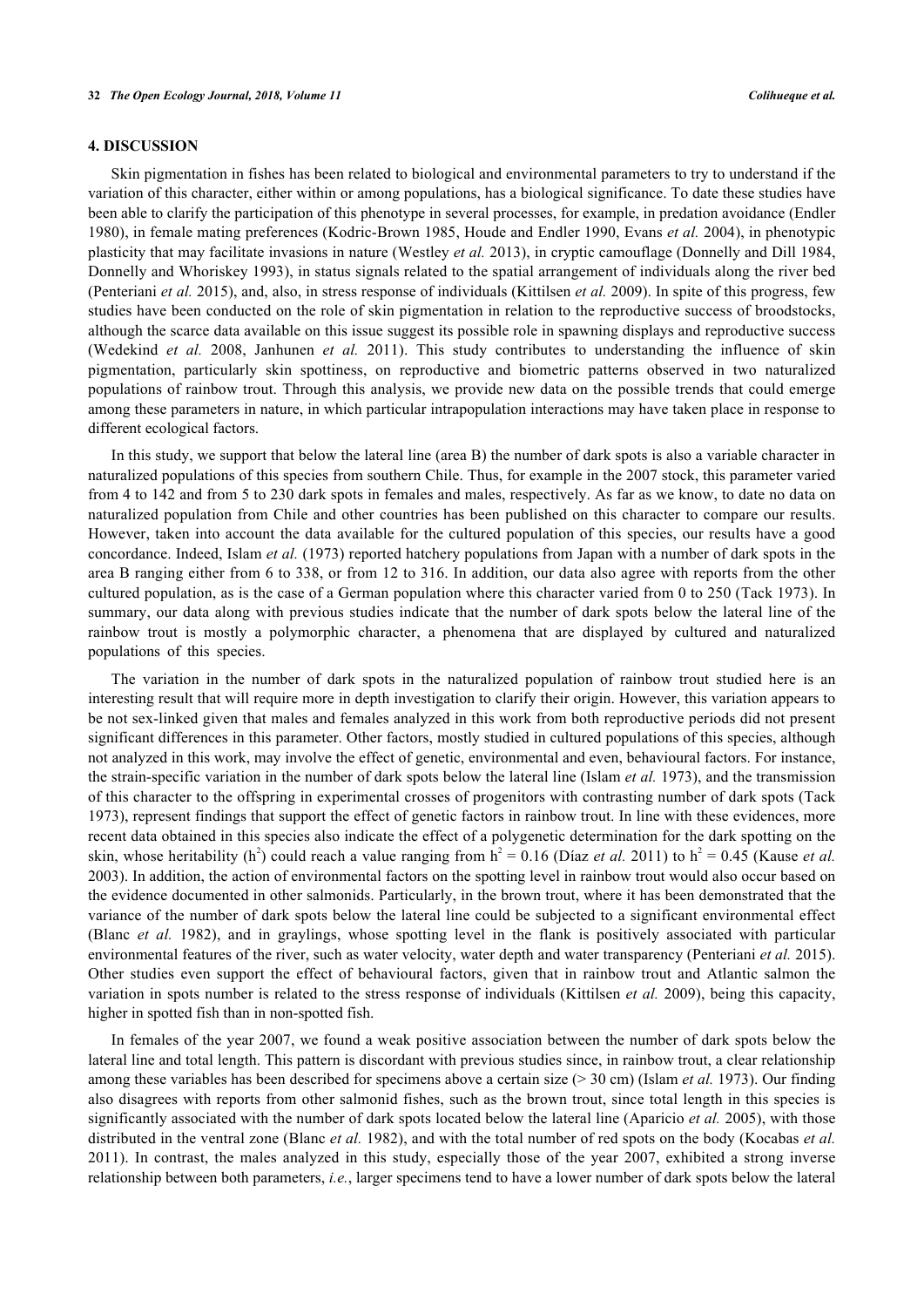line than small ones. It is possible that this association may be related to the different development stages or ages of males analyzed if we consider that the spotting level decrease across the development. However, the available evidence in the rainbow trout indicates that on the contrary, this interpretation would not be consistent given that the spotting level of this species increases steadily across the development, such as have been observed at juvenile stage (Colihueque 2011). Therefore, it is likely that other factors could be involved in the origin of this pattern, being environmental factors an interesting hypothesis to be considered in the light of the evidence obtained in other salmonids. For example, in natural populations of graylings, [Penteriani](#page-11-4) *[et al.](#page-11-4)* [\(2015\)](#page-11-4) have supported the interaction of the spotting level on flank with different environmental features of the river where they inhabit, such as water velocity, water depth and water transparency. Indeed, individuals with high spottiness level exhibit a positive and significant association to fast waters or with greater depths. Interestingly, these interactions also reveal that the spotting level may constitute a status signal related to the spatial arrangement of individuals along the river bed. Although further analyses on this issue are required to clarify the possible effects of environmental factors on the spotting level in naturalized populations of rainbow trout, in our case it should be noted that specimen analyzed were collected at spawning season from the small inlet streams of Calafquén Lake during their migration period. As it has been observed in this species [\(Knapp and Vredenburg 1996\)](#page-10-14), the spawning behaviour is a complex process that involves the interaction of spawning females with particular characteristics of the river to construct their redds, such as water velocity, water depth, and substrate size. Moreover, in this process the interaction of females with males is also important for fertilization success, especially, if we keep in mind that in natural conditions ripe males are 3-9 times more abundant than ripe females [\(Knapp and Vredenburg 1996\)](#page-10-14). Thus, it is possible that the spotting variation of males that is negatively associated with size may constitute some class of signal to address the interaction by spawning females.

The relationship between skin color and reproductive parameters in rainbow trout has received little attention. In vertebrates, including fishes, this approximation has been analyzed in the context of the effect of female ornamentation on offspring quality, and therefore, as a factor affecting fitness (reviewed by [Nordeide](#page-11-0) *[et al.](#page-11-0)* [2013](#page-11-0)). These studies indicate that different vertebrate ornamentation attributes (*e.g.*, plumage coloration, size of black feather spots, skin color and body color) are related positively or negatively at different levels; for example, with the survival and body mass of the offspring and with the size, mass and color of eggs. In particular, the effects of spotting level on fitness were well documented in *Rana pipiens* several years ago (Merrel 1972). It has also been observed that a particular female ornamentation may affect the female's own reproductive parameters, such as spawning time and fecundity [\(Roulin](#page-11-10) *[et al.](#page-11-10)* [2001,](#page-11-10) Janhunen *et al.* 2011). In our case, results indicating that the existence of some reproductive parameters in female rainbow trout broodstocks, particularly egg diameter and spawning time, were significantly associated with the number of dark spots below the lateral line, suggest that this skin color attribute may be linked with female fitness. Thus, the spotting level could be interpreted as an indicator that reflects the reproductive quality of females, especially if we take into account that egg diameter [\(Brooks](#page-10-15) *[et al.](#page-10-15)* [1997\)](#page-10-15) and spawning time (Siitonnen and Gall 1989, [Quinn](#page-11-11) *[et al.](#page-11-11)* [2002](#page-11-11)) are important traits for salmonid reproduction. In addition, since our study analyzed a naturalized population of rainbow trout, it is possible that ecological factors may be involved in the origin of this relationship. This possibility is not unlikely, in view of ecological studies on different fishes which indicate that greater reproduction success in females under natural conditions appears to depend on egg size, since larger eggs provide survival and growth advantages to the offspring during their first few days of life ([Brooks](#page-10-15) *[et al.](#page-10-15)* [1997](#page-10-15)). In addition, our findings on the association between spottiness and spawning time, agree with other previous studies that reveal the existence of this relationship in cultured populations of rainbow trout ([Islam](#page-10-4) *[et al.](#page-10-4)* [1973\)](#page-10-4). They would also concur with data available on other vertebrates, such as the barn owl, where this association occurs in relation to the size of dark spots ([Roulin](#page-11-10) *[et al.](#page-11-10)* [2001](#page-11-10)). However, in contrast to [Islam](#page-10-4) *[et al](#page-10-4)*[. \(1973\),](#page-10-4) we observed a positive relationship between the numbers of dark spots below the lateral line and spawning time, *i.e.*, females with higher numbers of dark spots tend to spawn later in the reproductive season than females with lower numbers of spots. Although, based on the present data, it is difficult to clarify the origin of this discordance between both data sets, it is possible that strain differences, management conditions, selection or genetic factors may explain, in part, these results. This is not unlikely, given that [Islam](#page-10-4) *[et al.](#page-10-4)* [\(1973\)](#page-10-4) studied cultured strains in Japan, which that are usually subject to intense management in fish farms and, in contrast to a free-living population, are reared under controlled environmental conditions. These conditions are very different to those experienced by the naturalized populations of rainbow trout studied in this work, given that they inhabit a lake in southern Chile (Calafquén Lake), with particular limnic conditions related to special water characteristics ([Campos 1984](#page-10-9), [Arismendi](#page-9-2) *[et al.](#page-9-2)* [2011\)](#page-9-2). In the case of selection and genetic factors, their effect on spawning time and spottiness would be expected to produce considerable variation among strains. This is possible given that, in rainbow trout, spawning time (Siitonnen and Gall 1989, [Su](#page-11-12) *[et al.](#page-11-12)* [1999\)](#page-11-12) and spotting level [\(Kause](#page-10-6) *[et al](#page-10-6)*[. 2003](#page-10-6))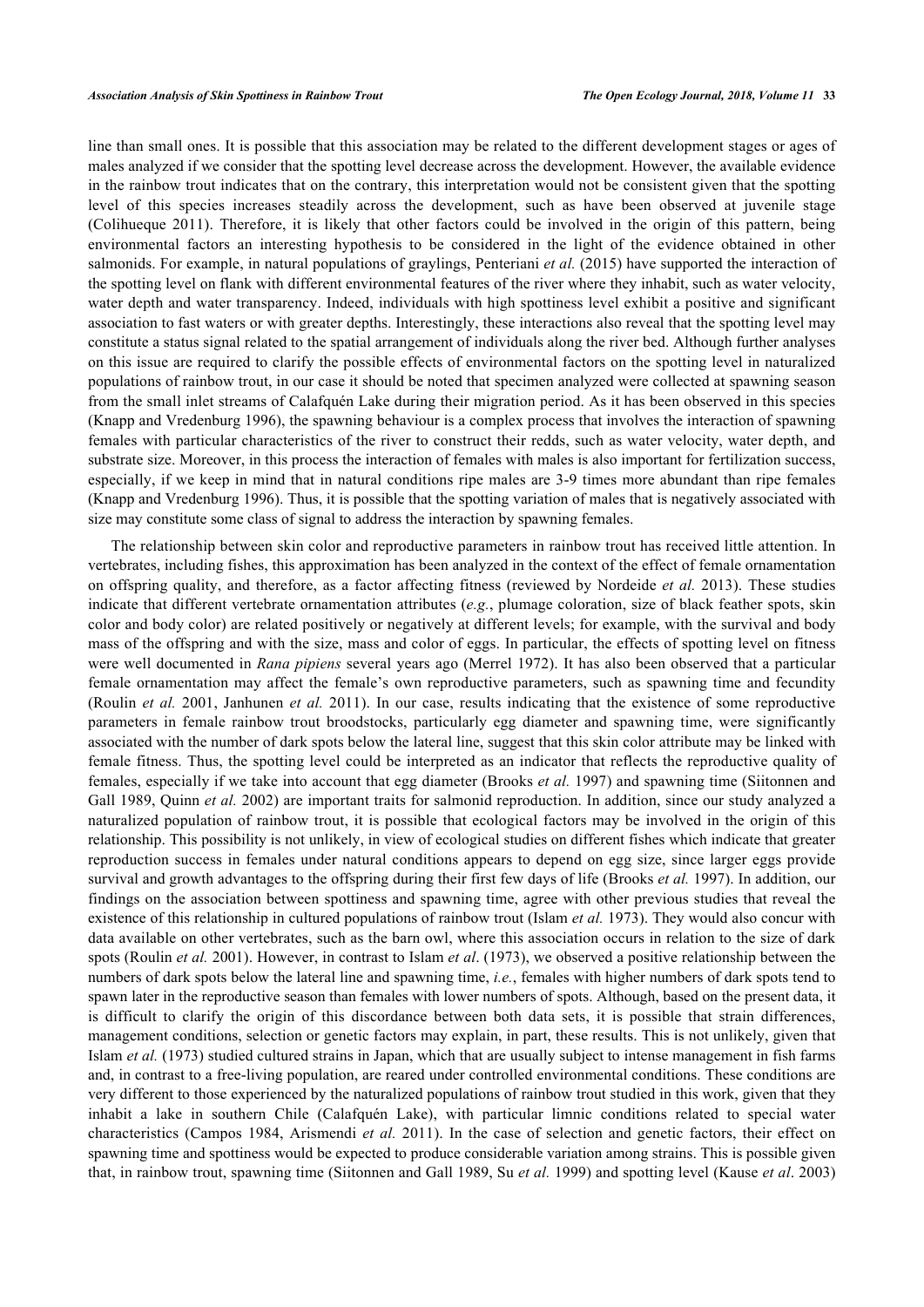characters have a significant genetic determination, and therefore, may respond to selection pressure, which would alter their distribution in populations. In fact, [Kause](#page-10-6) *[et al.](#page-10-6)* [\(2003\)](#page-10-6) have demonstrated that through artificial selection of the spottiness level of a cultured rainbow trout strain, it is possible to respond rapidly to selection pressure after a few generations.

Further studies on spotting variation in other naturalized populations of rainbow trout from Chile will be important to support the relationship of this parameter with biometric and reproductive parameters reported in this work. The analysis of the spotting variation in these populations, for example, according to the habitat characteristics, it will also be useful to add more data to clarify this issue.

#### **CONCLUSION**

No significant differences were observed in the mean number of dark spots below the lateral line between males and females in both reproductive seasons. This result suggests that spottiness below the lateral line is not sex-specific. Stepwise multiple regression analyses revealed that the body weight of males from year 2007 has a significant negative influence on the number of dark spots below the lateral line, while the reproductive variables egg diameter and spawning time of females from years 2007 and 2012, respectively, also have a relevant positive influence on this variable response. Overall, these results suggest that some biometric and reproductive variables may influence the skin spot variation of rainbow trout broodstocks living in natural environments.

#### **ETHICS APPROVAL AND CONSENT TO PARTICIPATE**

Not applicable.

# **HUMAN AND ANIMAL RIGHTS**

The transitory capture of the wild broodstocks of rainbow trout from Calafquén Lake, were authorized by the Chilean Undersecretary of Fisheries and Aquaculture (permit #2750-20-09-07). During the period of captivity, their reproductive management and subsequent release to the lake was carried out in accordance with the recommendations of the Guidelines for the Use of Fishes in Research ([http://fisheries.org/guide-for-the-use-of-fishes-in-research\)](http://fisheries.org/guide-for-the-use-of-fishes-in-research).

### **CONSENT FOR PUBLICATION**

Not applicable.

#### **CONFLICT OF INTEREST**

The authors declare no conflict of interest, financial or otherwise.

### **ACKNOWLEDGEMENTS**

The suggestions and comments of all those who helped to improve the final version of this manuscript, are gratefully acknowledged. We are also indebted to Chiguaico fish farm for the hatchery facilities and Lican Ray Fish and Game Club for its assistance in the field work during collection of fish. This study was partially financed by Subsecretaría de Pesca y Acuicultura, Ministerio de Economía, Fomento y Turismo, Gobierno de Chile, Project 2012-34-FAP-5. This work is dedicated to the memory of Alejandro Koffmann O'Reilly, an outstanding promoter of the rainbow trout restocking program of Lake Caláfquen.

#### **REFERENCES**

<span id="page-9-1"></span><span id="page-9-0"></span>Ade, R (1989) *Trout and salmon handbook.* Facts On File, Inc., New York.

Aparicio, E, García-Berthou, E, Araguas, RM, Martínez, P & García-Marín, JL (2005) Body pigmentation pattern to assess introgression by hatchery stocks in native *Salmo trutta* from Mediterranean streams. *J Fish Biol,* 67, 931-49. [\[http://dx.doi.org/10.1111/j.0022-1112.2005.00794.x\]](http://dx.doi.org/10.1111/j.0022-1112.2005.00794.x)

<span id="page-9-2"></span>Arismendi, I, Sanzana, J & Soto, D (2011) Seasonal age distributions and maturity stage in a naturalized rainbow trout (*Oncorhynchus mykiss* Walbaum) population in southern Chile reveal an ad-fluvial life history. *Annales de Limnologie - International*. *J Limnol,* 47, 133-40. [\[http://dx.doi.org/10.1051/limn/2011012\]](http://dx.doi.org/10.1051/limn/2011012)

<span id="page-9-3"></span>Billard, R (1992) Reproduction in rainbow trout: sex differentiation, dynamics of gametogenesis, biology and preservation of gametes. *Aquaculture,* 100, 263-98.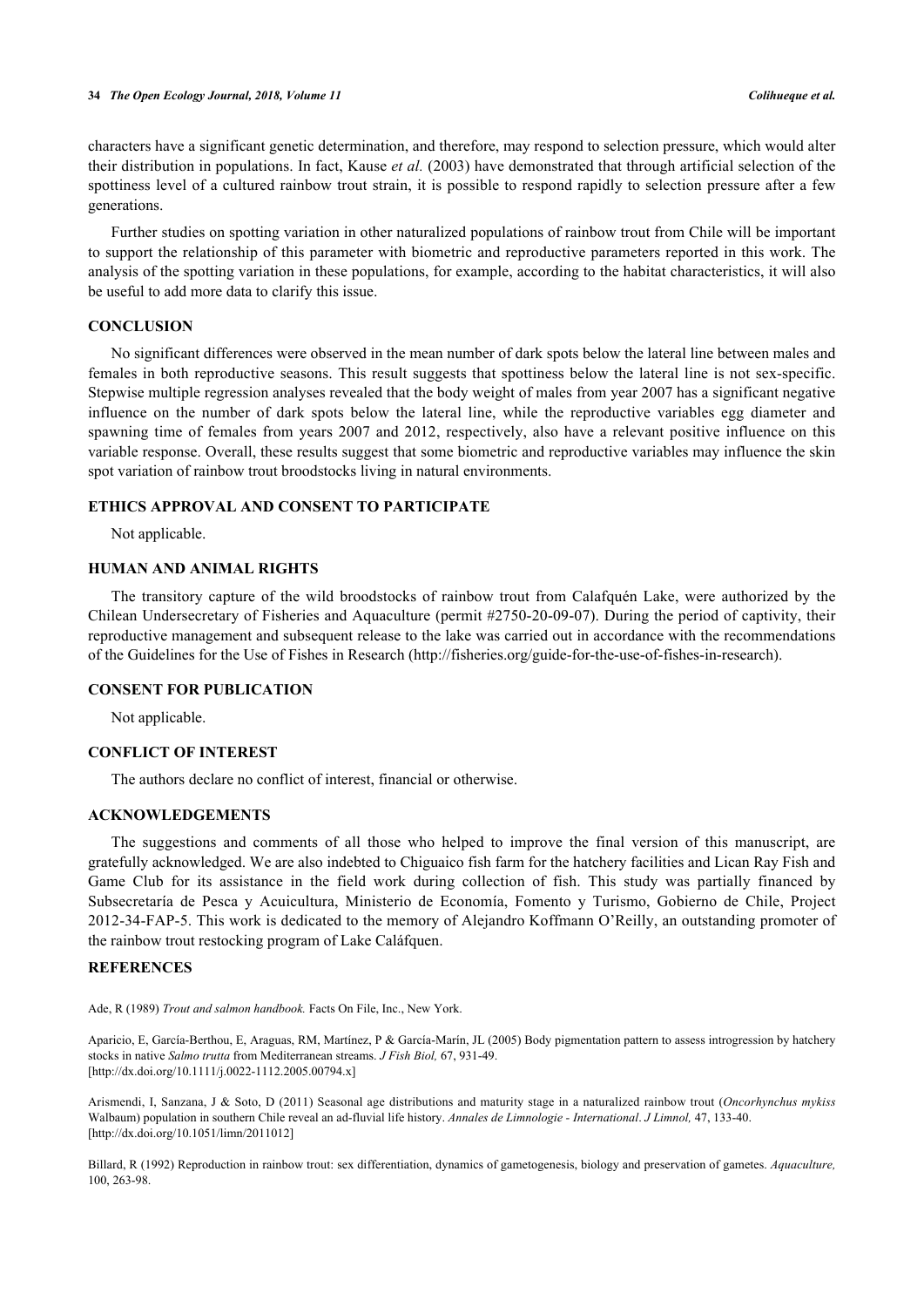#### *Association Analysis of Skin Spottiness in Rainbow Trout The Open Ecology Journal, 2018, Volume 11* **35**

<span id="page-10-13"></span>[\[http://dx.doi.org/10.1016/0044-8486\(92\)90385-X](http://dx.doi.org/10.1016/0044-8486(92)90385-X)]

Blanc, J, Poisson, H & Vibert, R (1982) Variabilité génétique de la ponctuation noire sur la truitelle Fario (*Salmo trutta* L.). *Ann Genet Sel Anim,* 14(2), 225-36.

<span id="page-10-15"></span>[\[http://dx.doi.org/10.1186/1297-9686-14-2-225](http://dx.doi.org/10.1186/1297-9686-14-2-225)] [PMID: [22896233](http://www.ncbi.nlm.nih.gov/pubmed/22896233)]

Brooks, S, Tyler, CR & Sumpter, JP (1997) Egg quality in fish: what makes a good egg? *Rev Fish Biol Fish,* 7, 387-416. [\[http://dx.doi.org/10.1023/A:1018400130692\]](http://dx.doi.org/10.1023/A:1018400130692)

<span id="page-10-9"></span>Campos, H (1984) Limnological study of Araucanian lakes (Chile). *Verhandlungen Internationale Vereinigung Limnologie,* 22, 1319-27.

<span id="page-10-2"></span>Cohen, J (1988) *Statistical power analysis for the behavioral sciences.* Lawrence Erlbaum Associates, New York, USA.

Colihueque, N (2010) Genetics of salmonid skin pigmentation: clues and prospects for improving the external appearance of farmed salmonids. *Rev Fish Biol Fish,* 20, 71-86. [\[http://dx.doi.org/10.1007/s11160-009-9121-6\]](http://dx.doi.org/10.1007/s11160-009-9121-6)

<span id="page-10-5"></span>Colihueque, N, Parraguez, M, Estay, FJ & Diaz, NF (2011) Skin color characterization in rainbow trout by use of computer-based image analysis. *N Am J Aquaculture,* 73, 249-58. [\[http://dx.doi.org/10.1080/15222055.2011.581578\]](http://dx.doi.org/10.1080/15222055.2011.581578)

Colihueque, N (2014) Analysis of the coloration and spottiness of Blue Back rainbow trout at a juvenile stage. *J Appl Anim Res,* 42, 474-80. [\[http://dx.doi.org/10.1080/09712119.2014.883317\]](http://dx.doi.org/10.1080/09712119.2014.883317)

<span id="page-10-7"></span>Diaz, NF, Estay, F, Araneda, C & Colihueque, N (2011) Heritability of Blue Back skin colour and correlations with growth in rainbow trout, *Oncorhynchus mykiss*. *Proceedings of the Australian Society for Fish Biology 2011 Conference*Australian Society for Fish Biology, Townsville, Australia.

<span id="page-10-11"></span>Donnelly, WA & Dill, LM (1984) Evidence for crypsis in coho salmon, *Oncorhynchus kisutch* (Walbaum), parr: Substrate colour preference and achromatic reflectance. *J Fish Biol,* 25, 183-95. [\[http://dx.doi.org/10.1111/j.1095-8649.1984.tb04865.x\]](http://dx.doi.org/10.1111/j.1095-8649.1984.tb04865.x)

<span id="page-10-12"></span>Donnelly, W & Whoriskey, F (1993) Transplantation of Atlantic salmon (*Salmo salar*) and crypsis breakdow. *Can Spec Publ Fish Aquat Sci,* 118, 25-34.

<span id="page-10-10"></span>Endler, JA (1980) Natural selection on color patterns in *Poecilia reticulata. Evolution,* 34(1), 76-91. [\[http://dx.doi.org/10.1111/j.1558-5646.1980.tb04790.x\]](http://dx.doi.org/10.1111/j.1558-5646.1980.tb04790.x) [PMID: [28563214](http://www.ncbi.nlm.nih.gov/pubmed/28563214)]

<span id="page-10-1"></span>Evans, JP, Bisazza, A & Pilastro, A (2004) Female mating preferences for colourful males in a population of guppies subject to high predation. *J Fish Biol,* 65, 1154-9.

[\[http://dx.doi.org/10.1111/j.0022-1112.2004.00502.x\]](http://dx.doi.org/10.1111/j.0022-1112.2004.00502.x)

Ghani, IM & Ahmad, S (2010) Stepwise multiple regression method to forecast fish landing. *Procedia Soc Behav Sci,* 8, 549-54. [\[http://dx.doi.org/10.1016/j.sbspro.2010.12.076\]](http://dx.doi.org/10.1016/j.sbspro.2010.12.076)

<span id="page-10-8"></span><span id="page-10-0"></span>Golusda, P (1927) Aclimatación y cultivo de especies salmonídeas en Chile. *Boletín de la Sociedad de Biología de Concepción-Chile,* 1, 80-100.

Houde, AE & Endler, JA (1990) Correlated evolution of female mating preferences and male color patterns in the guppy *Poecilia reticulata. Science,* 248(4961), 1405-8. [\[http://dx.doi.org/10.1126/science.248.4961.1405](http://dx.doi.org/10.1126/science.248.4961.1405)] [PMID: [17747527\]](http://www.ncbi.nlm.nih.gov/pubmed/17747527)

<span id="page-10-4"></span>Islam, MA, Nose, Y & Yasuda, F (1973) Number and distribution pattern of the black spots on body surface of rainbow trout. *Nippon Suisan Gakkaishi,* 39, 727-39. [\[http://dx.doi.org/10.2331/suisan.39.727\]](http://dx.doi.org/10.2331/suisan.39.727)

Janhunen, M, Peuhkuri, N, Primmer, CR, Kolari, I & Piironen, J (2010) Does breeding ornamentation signal genetic quality in Arctic charr, *Salvelinus alpinus? Evol Biol,* 38, 68-78. [\[http://dx.doi.org/10.1007/s11692-010-9100-9\]](http://dx.doi.org/10.1007/s11692-010-9100-9)

<span id="page-10-6"></span>Kause, A, Ritola, O, Paananen, T, Eskelinen, U & Mäntysaari, E (2003) Big and beautiful? Quantitative genetic parameters for appearance of large rainbow trout. *J Fish Biol,* 62, 610-22. [\[http://dx.doi.org/10.1046/j.1095-8649.2003.00051.x\]](http://dx.doi.org/10.1046/j.1095-8649.2003.00051.x)

<span id="page-10-14"></span><span id="page-10-3"></span>Kittilsen, S, Schjolden, J, Beitnes-Johansen, I, Shaw, JC, Pottinger, TG, Sørensen, C, Braastad, BO, Bakken, M & Overli, O (2009) Melanin-based skin spots reflect stress responsiveness in salmonid fish. *Horm Behav,* 56(3), 292-8. [\[http://dx.doi.org/10.1016/j.yhbeh.2009.06.006\]](http://dx.doi.org/10.1016/j.yhbeh.2009.06.006) [PMID: [19539629](http://www.ncbi.nlm.nih.gov/pubmed/19539629)]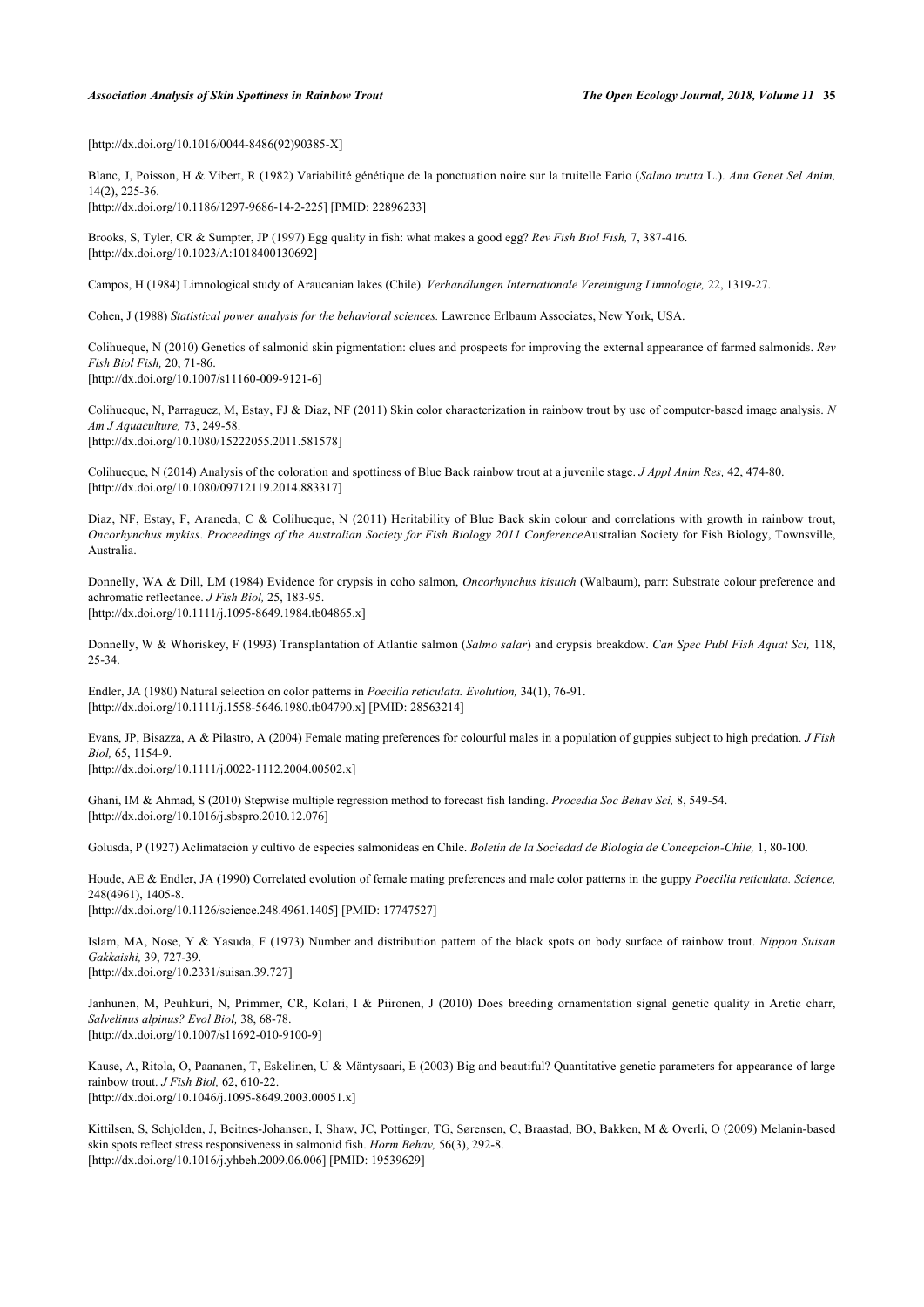#### **36** *The Open Ecology Journal, 2018, Volume 11 Colihueque et al.*

Knapp, RA & Vredenburg, VT (1996) Spawning by California Golden trout: characteristics of spawning fish, seasonal and daily timing, redd characteristics, and microhabitat preferences. *Trans Am Fish Soc,* 125, 519-31. [\[http://dx.doi.org/10.1577/1548-8659\(1996\)125<0519:SBCGTC>2.3.CO;2\]](http://dx.doi.org/10.1577/1548-8659(1996)125<0519:SBCGTC>2.3.CO;2)

<span id="page-11-1"></span>Kodric-Brown, A (1985) Female preference and sexual selection for male coloration in the guppy (*Poecilia reticulata*). *Behav Ecol Sociobiol,* 17, 199-205.

<span id="page-11-9"></span>[\[http://dx.doi.org/10.1007/BF00300137\]](http://dx.doi.org/10.1007/BF00300137)

Kocabas, M, Kayim, M, Can, E, Ates, M, Kutluyer, F & Aksu, Ö (2011) Spotting pattern features in the brown trout (*Salmo trutta macrostigma*, T., 1954) population. *Sci Res Essays,* 6, 5021-4.

Merrell, DJ (1972) Laboratory studies bearing on pigment pattern polymorphisms in wild populations of *Rana pipiens. Genetics,* 70(1), 141-61. [PMID: [4536870\]](http://www.ncbi.nlm.nih.gov/pubmed/4536870)

<span id="page-11-3"></span>Nichols, KM, Edo, AF, Wheeler, PA & Thorgaard, GH (2008) The genetic basis of smoltification-related traits in *Oncorhynchus mykiss. Genetics,* 179(3), 1559-75.

<span id="page-11-0"></span>[\[http://dx.doi.org/10.1534/genetics.107.084251](http://dx.doi.org/10.1534/genetics.107.084251)] [PMID: [18562654\]](http://www.ncbi.nlm.nih.gov/pubmed/18562654)

Nordeide, JT, Kekäläinen, J, Janhunen, M & Kortet, R (2013) Female ornaments revisited - are they correlated with offspring quality? *J Anim Ecol,* 82(1), 26-38. [\[http://dx.doi.org/10.1111/1365-2656.12021](http://dx.doi.org/10.1111/1365-2656.12021)] [PMID: [23194443](http://www.ncbi.nlm.nih.gov/pubmed/23194443)]

<span id="page-11-4"></span>Penteriani, V, Delgado, MM, Clavero, M & Ivanc, M (2015) Spottiness of European graylings (*Actinopterygii, Salmonidae*) correlates with environmental features and could signal the status of individuals. *Italian Journal of Zoology,* 82, 202-11.

Qadri, SU (1959) Some morphological differences between the subspecies of cutthroat trout, *Salmo clarki clarki* and *Salmo clarki lewisi*, in British Columbia. *J Fish Res Board Can,* 16, 903-22. [\[http://dx.doi.org/10.1139/f59-064](http://dx.doi.org/10.1139/f59-064)]

<span id="page-11-11"></span>Quinn, TP, Peterson, JA, Gallucci, VF, Hershberger, WK & Brannon, EL (2002) Artificial selection and environmental change: Countervailing factors affecting the timing of spawning by Coho and Chinook salmon. *Trans Am Fish Soc,* 131, 591-8. [\[http://dx.doi.org/10.1577/1548-8659\(2002\)131<0591:ASAECC>2.0.CO;2\]](http://dx.doi.org/10.1577/1548-8659(2002)131<0591:ASAECC>2.0.CO;2)

<span id="page-11-2"></span>Ramstad, KM, Woody, CA & Allendorf, FW (2010) Recent local adaptation of sockeye salmon to glacial spawning habitats. *Evol Ecol,* 24, 391-411. [\[http://dx.doi.org/10.1007/s10682-009-9313-5\]](http://dx.doi.org/10.1007/s10682-009-9313-5)

<span id="page-11-10"></span>Roulin, A, Dijkstra, C, Riols, C & Ducrest, A (2001) Female- and male-specific signals of quality in the barn owl. *J Evol Biol,* 14, 255-66. [\[http://dx.doi.org/10.1046/j.1420-9101.2001.00274.x\]](http://dx.doi.org/10.1046/j.1420-9101.2001.00274.x)

Sathyan, R & Couldridge, VC (2012) Female preference for blue in Japan blue guppies (*Poecilia reticulata*). *Environ Biol Fishes,* 96, 953-9. [\[http://dx.doi.org/10.1007/s10641-012-0091-5\]](http://dx.doi.org/10.1007/s10641-012-0091-5)

Siitonen, L & Gall, GA (1989) Response to selection for early spawn date in rainbow trout, *Salmo gairdneri. Aquaculture,* 78, 153-61. [\[http://dx.doi.org/10.1016/0044-8486\(89\)90029-X](http://dx.doi.org/10.1016/0044-8486(89)90029-X)]

<span id="page-11-7"></span>Sokal, RR & Rohlf, FJ (1995) *Biometry: the principles and practice of statistics in biological research.* WH Freeman and Company, New York, USA.

Soto, D (2002) *Estudio del ciclo reproductivo de las principales especies objetivo de la pesca deportiva en la X Región Informe Final Proyecto FIP 2000-24.* Subsecretaría de Pesca y Acuicultura, Ministerio de Economía, Fomento y Turismo, Gobierno de Chile, Valparaiso, Chile.

<span id="page-11-6"></span>Soto, D, Arismendi, I & Gonzalez, J (2006) Southern Chile, trout and salmon country: Invasion patterns and threats for native species. *Rev Chil Hist Nat,* 79, 97-117.

<span id="page-11-12"></span>[\[http://dx.doi.org/10.4067/S0716-078X2006000100009\]](http://dx.doi.org/10.4067/S0716-078X2006000100009)

Su, G-S, Liljedahl, L-E & Gall, GA (1999) Estimates of phenotypic and genetic parameters for within-season date and age at spawning of female rainbow trout. *Aquaculture,* 171, 209-20. [\[http://dx.doi.org/10.1016/S0044-8486\(98\)00494-3\]](http://dx.doi.org/10.1016/S0044-8486(98)00494-3)

<span id="page-11-5"></span>Tack, E (1973) Züchtungsfragen in der Forellenzucht. *Oesterr Fisch,* 26, 77-84.

<span id="page-11-8"></span>Wedekind, C, Jacob, A, Evanno, G, Nusslé, S & Müller, R (2008) Viability of brown trout embryos positively linked to melanin-based but negatively to carotenoid-based colours of their fathers. *Proc Biol Sci,* 275(1644), 1737-44. [\[http://dx.doi.org/10.1098/rspb.2008.0072\]](http://dx.doi.org/10.1098/rspb.2008.0072) [PMID: [18445560](http://www.ncbi.nlm.nih.gov/pubmed/18445560)]